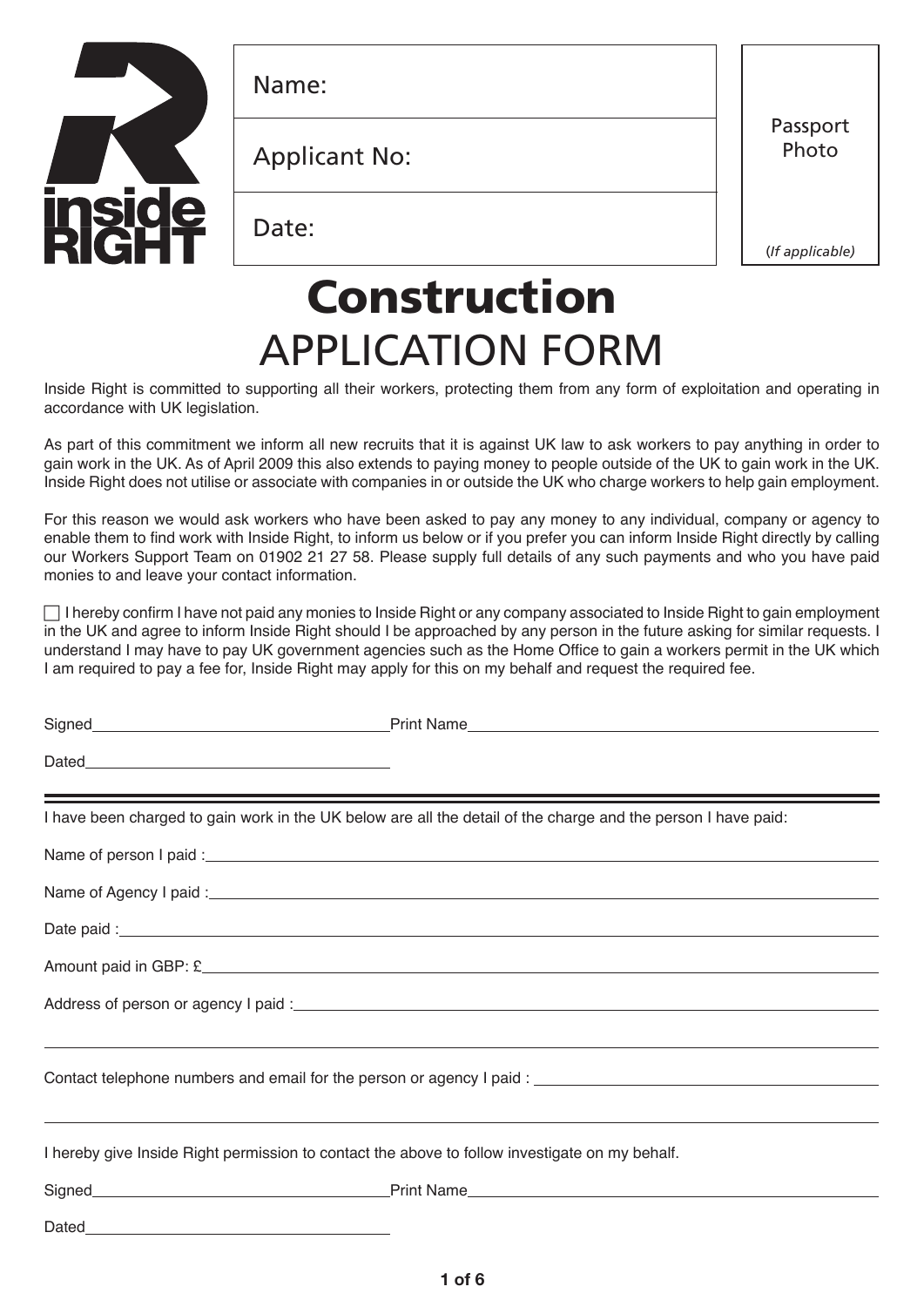# Personal Details MANDATORY, PLEASE COMPLETE ALL SECTIONS IN BLOCK CAPITALS

| Forenames experience and the contract of the contract of the contract of the contract of the contract of the contract of the contract of the contract of the contract of the contract of the contract of the contract of the c |                                                                                                               |
|--------------------------------------------------------------------------------------------------------------------------------------------------------------------------------------------------------------------------------|---------------------------------------------------------------------------------------------------------------|
|                                                                                                                                                                                                                                |                                                                                                               |
|                                                                                                                                                                                                                                |                                                                                                               |
| Telephone (home): ___________________________________                                                                                                                                                                          |                                                                                                               |
| Email address: The contract of the contract of the contract of the contract of the contract of the contract of the contract of the contract of the contract of the contract of the contract of the contract of the contract of |                                                                                                               |
| Your Payslip will be emailed to this address.                                                                                                                                                                                  |                                                                                                               |
|                                                                                                                                                                                                                                |                                                                                                               |
|                                                                                                                                                                                                                                |                                                                                                               |
|                                                                                                                                                                                                                                |                                                                                                               |
|                                                                                                                                                                                                                                |                                                                                                               |
| <b>National Insurance Number:</b><br>Do you hold a full current UK driving licence?                                                                                                                                            | <b>Contact No:</b><br>YES  <br><b>NO</b>                                                                      |
| Do you have regular use of a $\Box$ motorcycle $\Box$                                                                                                                                                                          | bicycle $\Box$                                                                                                |
| Do you have any convictions, other than those spent?                                                                                                                                                                           | <b>YES</b><br><b>NO</b>                                                                                       |
| (if 'YES') please give details:                                                                                                                                                                                                |                                                                                                               |
| Are you a Student?<br><b>YES</b><br><b>NO</b>                                                                                                                                                                                  | P38 Completed:<br><b>YES</b><br><b>NO</b>                                                                     |
|                                                                                                                                                                                                                                | Nationality (this information is required by The Employment Agencies Act): __________________________________ |
| To be completed by non-British and Non-EC nationals only                                                                                                                                                                       |                                                                                                               |
|                                                                                                                                                                                                                                |                                                                                                               |
| Do you require a work permit? YES $\Box$<br>NO                                                                                                                                                                                 |                                                                                                               |
|                                                                                                                                                                                                                                |                                                                                                               |
| <b>Banking Details</b>                                                                                                                                                                                                         |                                                                                                               |
|                                                                                                                                                                                                                                |                                                                                                               |
|                                                                                                                                                                                                                                | Building Society Reference No: _______________________                                                        |
|                                                                                                                                                                                                                                |                                                                                                               |
| Is this your personal account ? $YES$ $\Box$ No                                                                                                                                                                                | Pay Type: PAYE     Composite Company     Ltd Company                                                          |
|                                                                                                                                                                                                                                |                                                                                                               |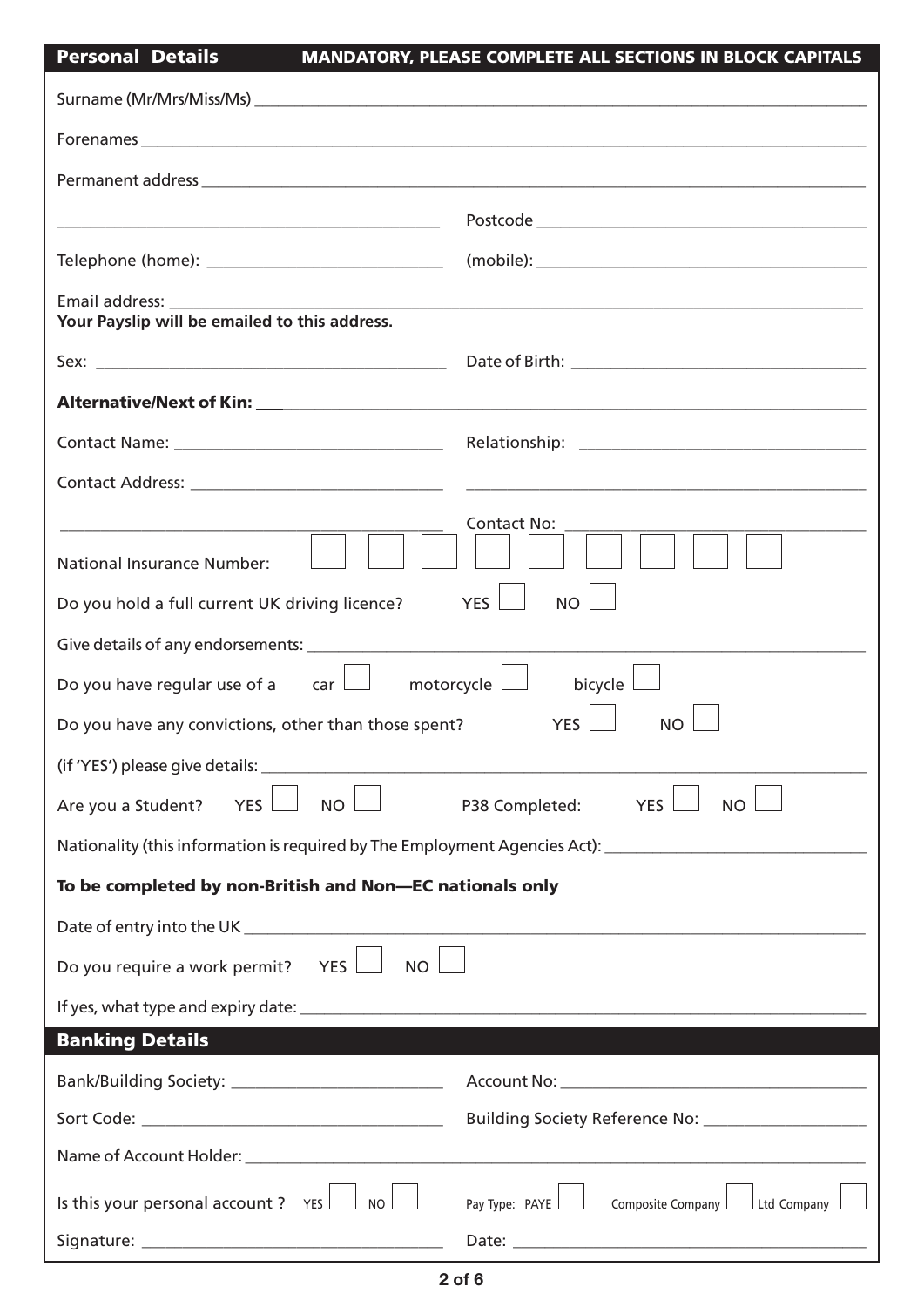## Work Requirements

### Work you are prepared to carry out: (Please tick)

| <b>Bricklayer</b>      | Carpenter    | Electrician   | Dryline                  |
|------------------------|--------------|---------------|--------------------------|
| Plumber                | Painter      | Plasterer     | Labourer                 |
| Joiner                 | Steel Fixer  | Foreman       | <b>Ground Worker</b>     |
| <b>Plant Operative</b> | Site Manager | Site Engineer | <b>Contracts Manager</b> |
| Other                  |              |               |                          |

#### Please indicate days and hours that would suit you better: (Please tick)

| <b>MON</b>  | <b>UES</b><br>- 1 | WED     | <b>THURS</b> |               | <b>FRI</b> | SAT |    |     | SUN           |  |
|-------------|-------------------|---------|--------------|---------------|------------|-----|----|-----|---------------|--|
| <b>DAYS</b> |                   | VENINGS |              | <b>NIGHTS</b> |            |     | IΑ | ING | <b>SHIFTS</b> |  |

Other information relevant to your application: \_\_\_\_\_\_\_\_\_\_\_\_\_\_\_\_\_\_\_\_\_\_\_\_\_\_\_\_\_\_\_\_\_

# Qualifications & Experience

#### Professional Qualifications

| Name of Professional Body | Membership Grade | Was Membership gained by examination | Date |
|---------------------------|------------------|--------------------------------------|------|
|                           |                  |                                      |      |
|                           |                  |                                      |      |
|                           |                  |                                      |      |
|                           |                  |                                      |      |
|                           |                  |                                      |      |
|                           |                  |                                      |      |

#### Further/Secondary Education

| Name of School/College | Subject | Qualification (GCE, CSE, GCSE etc.) | Grade | Date |
|------------------------|---------|-------------------------------------|-------|------|
|                        |         |                                     |       |      |
|                        |         |                                     |       |      |
|                        |         |                                     |       |      |
|                        |         |                                     |       |      |

## Employment History

#### Previous Employer

| Name of Previous Employers | <b>Position Held</b> | To | From | Salary/Rate of Pay | Reason For Leaving |
|----------------------------|----------------------|----|------|--------------------|--------------------|
|                            |                      |    |      |                    |                    |
|                            |                      |    |      |                    |                    |
|                            |                      |    |      |                    |                    |

#### Recent Assignments

| Agency | Client | Contact | Job Type | Pay Rate |
|--------|--------|---------|----------|----------|
|        |        |         |          |          |
|        |        |         |          |          |
|        |        |         |          |          |
|        |        |         |          |          |
|        |        |         |          |          |
|        |        |         |          |          |
|        |        |         |          |          |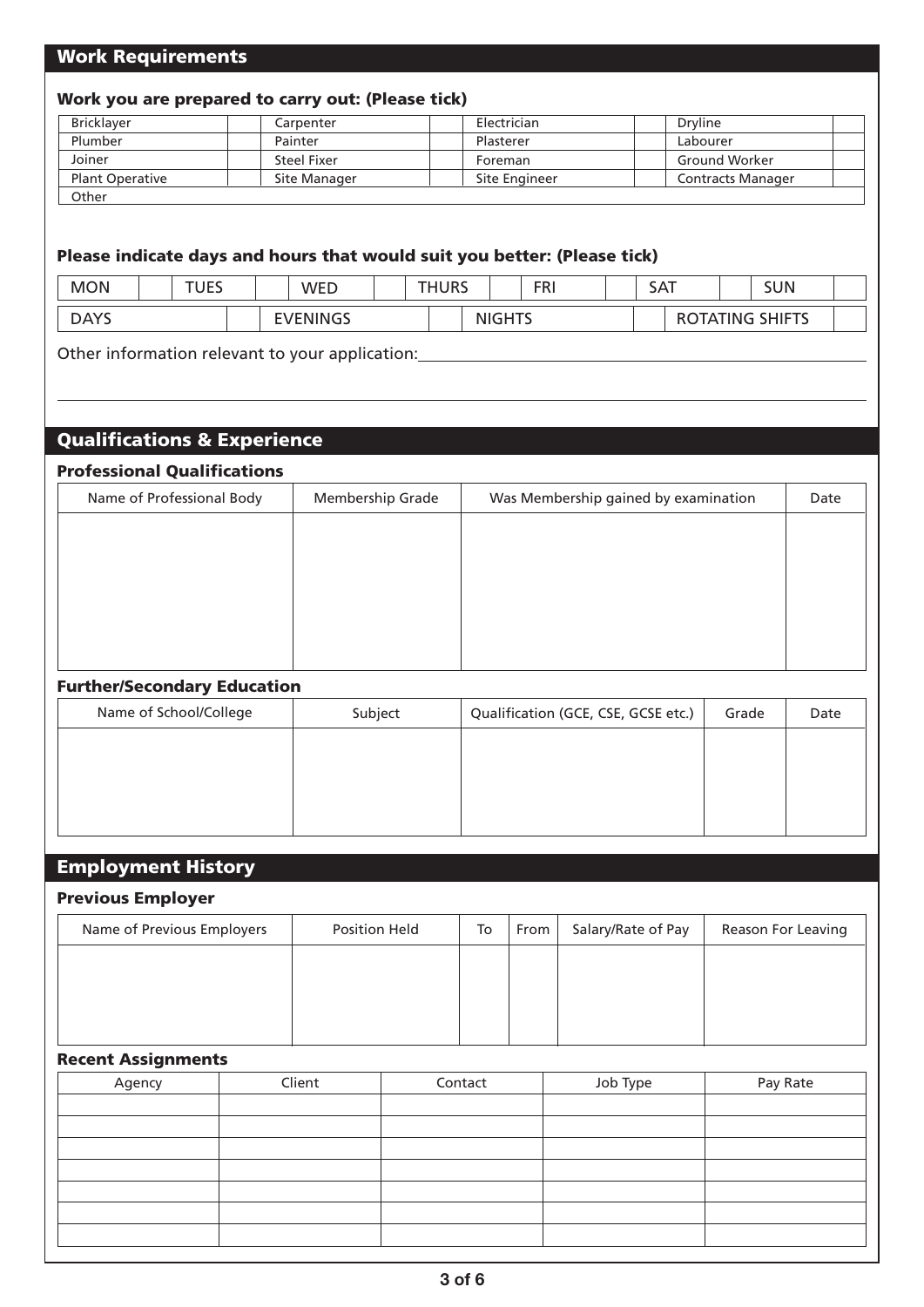#### Referees

Please give name of present employer and next most recent employer. College/School leavers should give the name of lecturers/teachers as appropriate.

If this is not possible, please give names of persons best able to write a reference in support of your application.

You should not give friends/relatives as referees.

| Referee 1                                                                                                                                                                                                                                                                                                                                                                                                                                                                                                                                                     | Referee 2 |
|---------------------------------------------------------------------------------------------------------------------------------------------------------------------------------------------------------------------------------------------------------------------------------------------------------------------------------------------------------------------------------------------------------------------------------------------------------------------------------------------------------------------------------------------------------------|-----------|
|                                                                                                                                                                                                                                                                                                                                                                                                                                                                                                                                                               |           |
|                                                                                                                                                                                                                                                                                                                                                                                                                                                                                                                                                               |           |
| $\begin{picture}(150,10) \put(0,0){\vector(1,0){100}} \put(15,0){\vector(1,0){100}} \put(15,0){\vector(1,0){100}} \put(15,0){\vector(1,0){100}} \put(15,0){\vector(1,0){100}} \put(15,0){\vector(1,0){100}} \put(15,0){\vector(1,0){100}} \put(15,0){\vector(1,0){100}} \put(15,0){\vector(1,0){100}} \put(15,0){\vector(1,0){100}} \put(15,0){\vector(1,0){100}}$                                                                                                                                                                                            |           |
|                                                                                                                                                                                                                                                                                                                                                                                                                                                                                                                                                               |           |
|                                                                                                                                                                                                                                                                                                                                                                                                                                                                                                                                                               |           |
|                                                                                                                                                                                                                                                                                                                                                                                                                                                                                                                                                               |           |
| $\textsf{Postcode:}\textcolor{red}{\overbrace{\hspace{15em}}\text{Postcode:}\textcolor{blue}{\textbf{}}\textcolor{blue}{\textbf{}}\text{}}\textcolor{red}{\textbf{}}\textcolor{blue}{\textbf{}}\textcolor{blue}{\textbf{}}\textcolor{blue}{\textbf{}}\textcolor{blue}{\textbf{}}\textcolor{blue}{\textbf{}}\textcolor{blue}{\textbf{}}\textcolor{blue}{\textbf{}}\textcolor{blue}{\textbf{}}\textcolor{blue}{\textbf{}}\textcolor{blue}{\textbf{}}\textcolor{blue}{\textbf{}}\textcolor{blue}{\textbf{}}\textcolor{blue}{\textbf{}}\textcolor{blue}{\textbf{$ |           |
|                                                                                                                                                                                                                                                                                                                                                                                                                                                                                                                                                               |           |
|                                                                                                                                                                                                                                                                                                                                                                                                                                                                                                                                                               |           |

## 48 Hour Waiver

The Working Time regulations 1998 ('the regulations') require the Company to limit your average weekly working time to 48 hours unless you agree with the company that the limit shall not apply to you.

The Company wishes to have an agreement with you. It proposes an agreement (which shall apply until terminated by notice) on the basis that:

- 1. the 48 hour limit on average weekly working time will not apply to you;
- 2. you may terminate the agreement (so that the 48 hour time limit would apply to you) by giving the person at the Company to whom you usually report 3 month's written notice

Under the Regulations, the Company must keep records relating to your working time. This is the case whether or not you reach an agreement with the Company about waiving working time limits.

If you accept the Company's proposal, please sign below. This document will then be a record of agreement between you and the Company.

| Signed     | Date: |
|------------|-------|
|            |       |
| Print Name |       |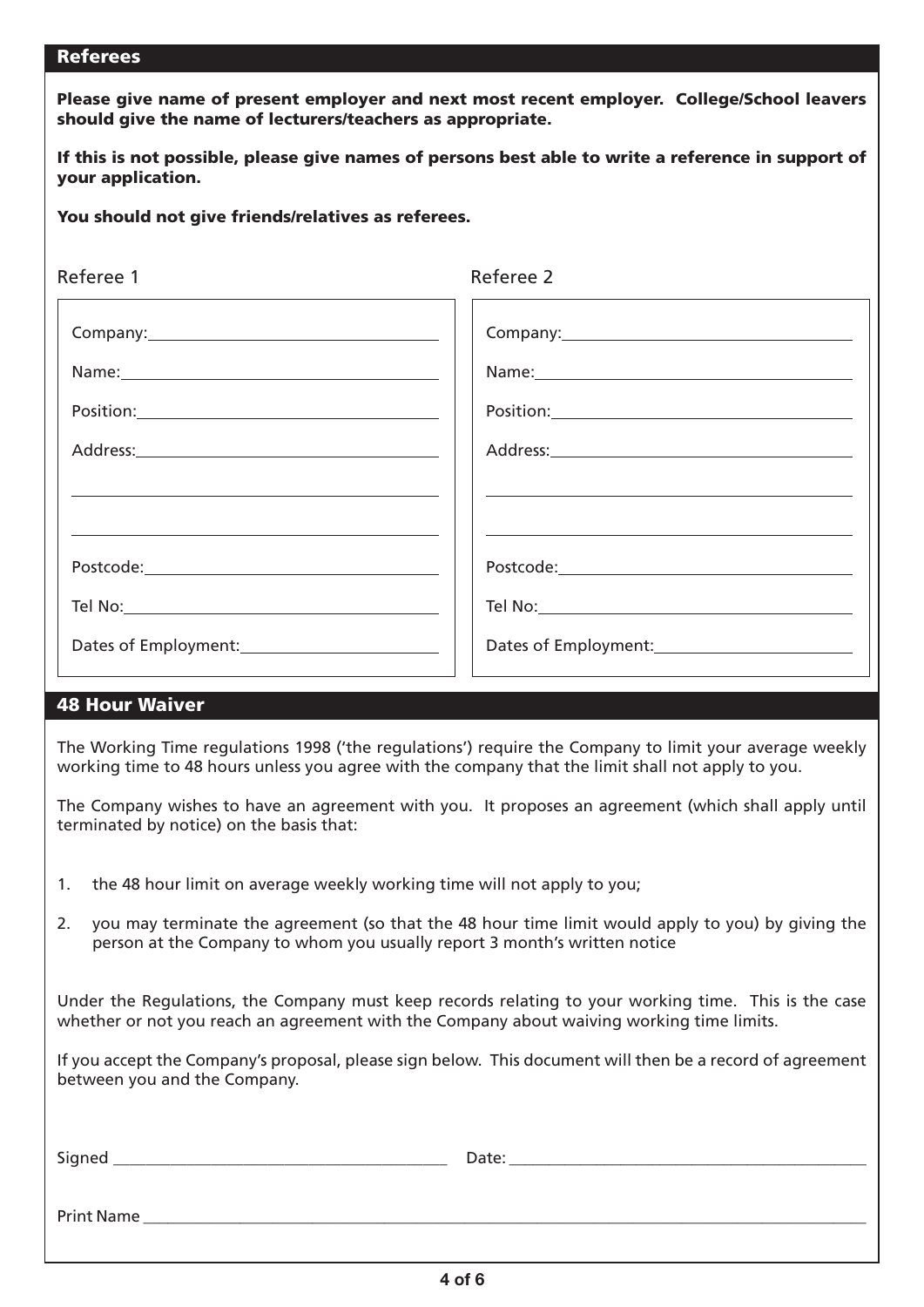# **Health & Safety**

|                                                                                   |    | Please give details of any current Health & Safety qualifications / certificates / tickets currently held.                                                                                                                                                                                                        |               |  |
|-----------------------------------------------------------------------------------|----|-------------------------------------------------------------------------------------------------------------------------------------------------------------------------------------------------------------------------------------------------------------------------------------------------------------------|---------------|--|
|                                                                                   |    |                                                                                                                                                                                                                                                                                                                   |               |  |
|                                                                                   |    |                                                                                                                                                                                                                                                                                                                   |               |  |
|                                                                                   |    |                                                                                                                                                                                                                                                                                                                   |               |  |
|                                                                                   |    |                                                                                                                                                                                                                                                                                                                   |               |  |
|                                                                                   |    |                                                                                                                                                                                                                                                                                                                   |               |  |
| CSCS - Yes                                                                        | No |                                                                                                                                                                                                                                                                                                                   |               |  |
| Please indicate P.P.E. you have (please tick)                                     |    |                                                                                                                                                                                                                                                                                                                   |               |  |
| Hard Hat                                                                          |    | Safety Boots                                                                                                                                                                                                                                                                                                      | Hi-Viz Jacket |  |
|                                                                                   |    |                                                                                                                                                                                                                                                                                                                   |               |  |
|                                                                                   |    |                                                                                                                                                                                                                                                                                                                   |               |  |
|                                                                                   |    |                                                                                                                                                                                                                                                                                                                   |               |  |
|                                                                                   |    | I declare that I have answered the questions honestly and fully. I realise that any false or incomplete<br>statement on my part will render me liable to my registration or temporary work being withdrawn.<br>I agree that the information given on this form may be used for registered purposes under the data |               |  |
|                                                                                   |    |                                                                                                                                                                                                                                                                                                                   |               |  |
|                                                                                   |    | Date:                                                                                                                                                                                                                                                                                                             |               |  |
|                                                                                   |    |                                                                                                                                                                                                                                                                                                                   |               |  |
|                                                                                   |    |                                                                                                                                                                                                                                                                                                                   |               |  |
|                                                                                   |    |                                                                                                                                                                                                                                                                                                                   |               |  |
|                                                                                   |    |                                                                                                                                                                                                                                                                                                                   |               |  |
|                                                                                   |    |                                                                                                                                                                                                                                                                                                                   |               |  |
|                                                                                   |    |                                                                                                                                                                                                                                                                                                                   |               |  |
|                                                                                   |    |                                                                                                                                                                                                                                                                                                                   |               |  |
|                                                                                   |    |                                                                                                                                                                                                                                                                                                                   |               |  |
|                                                                                   |    |                                                                                                                                                                                                                                                                                                                   |               |  |
|                                                                                   |    |                                                                                                                                                                                                                                                                                                                   |               |  |
|                                                                                   |    |                                                                                                                                                                                                                                                                                                                   |               |  |
| <b>Declaration</b><br>protection legislation.<br>Signed<br><b>Office use only</b> |    |                                                                                                                                                                                                                                                                                                                   |               |  |